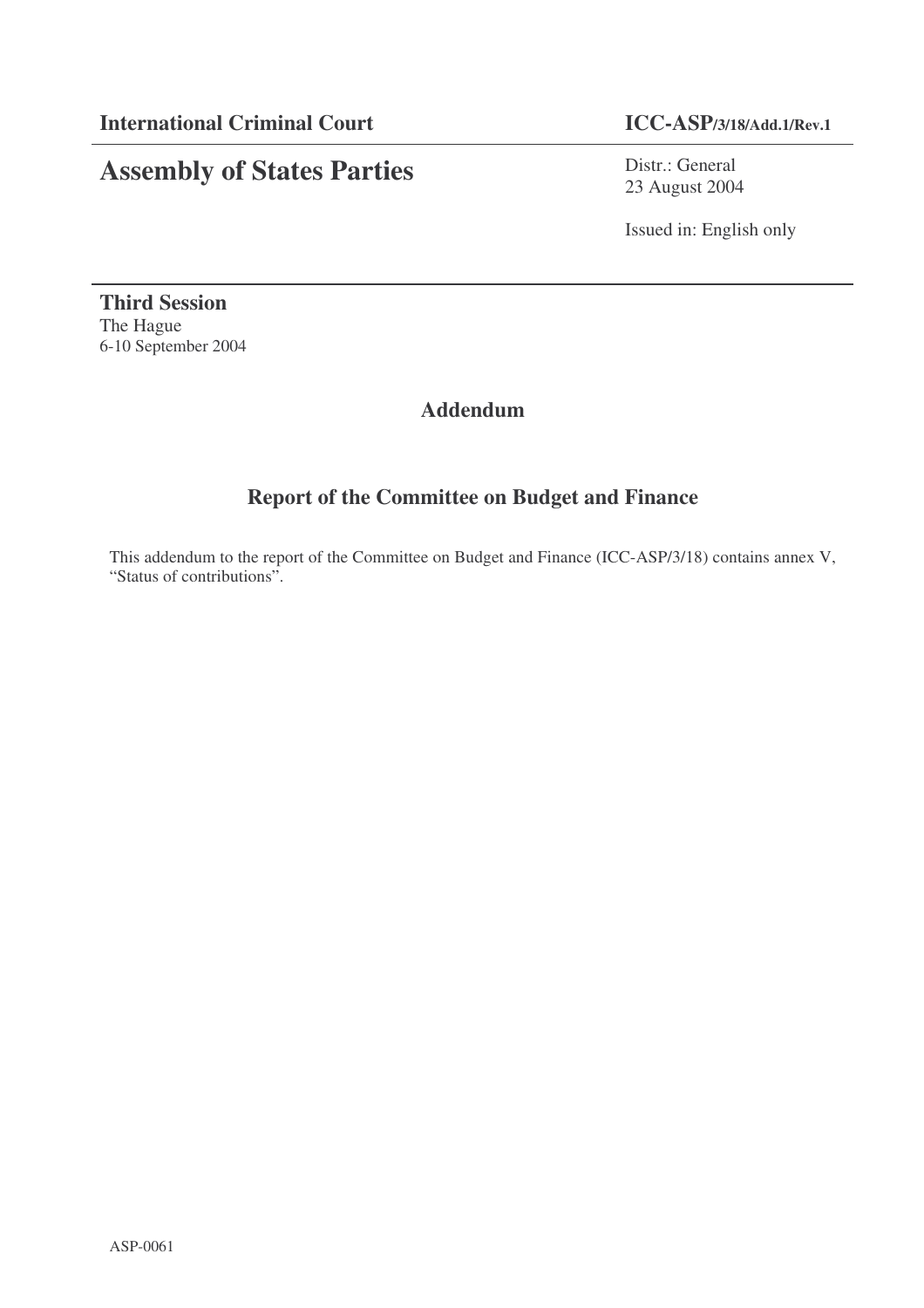ICC-ASP/3/18/Add.1/Rev.1 Page 2

[Intentionally left blank]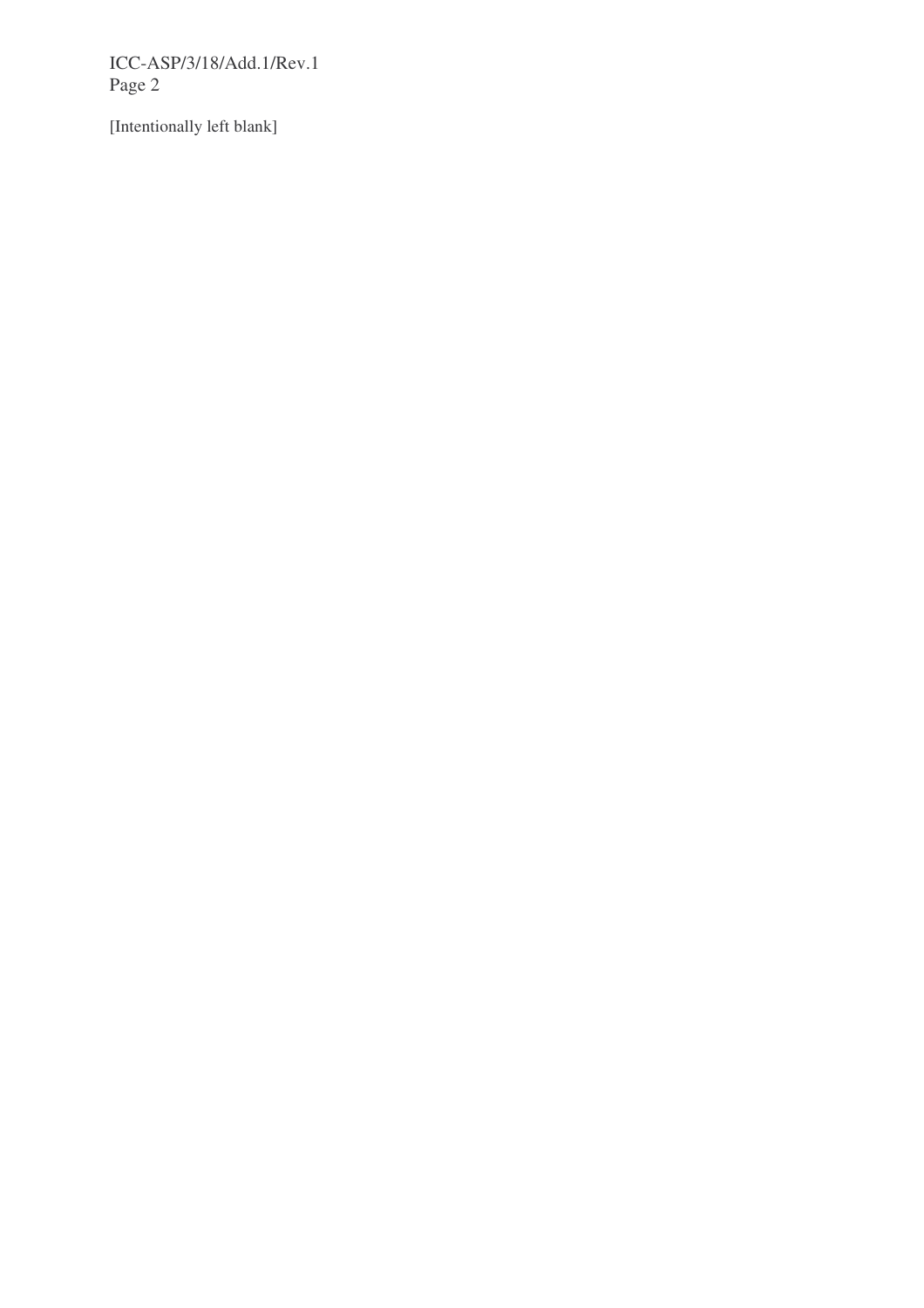### **Annex V**

#### **Status of contributions**

#### **Status of assessed contributions, 2002-2003**

As at 31 July 2004

| <b>States Parties</b>  | Assessment<br>$\mathbf{W}\mathbf{C}\mathbf{F}^1$ | 2002<br>Assessment<br>budget | 2003<br>Assessment<br>budget | <b>Total</b><br>assessed<br>contributions | <b>Contributions</b><br>received<br>for WCF | <b>Contributions</b><br>received<br>2002 budget | <b>Contributions</b><br>received<br>2003 budget | <b>Total</b><br>contributions<br>received | Overpayment <sup>2</sup> | Total<br>outstanding<br>contributions <sup>3</sup> |
|------------------------|--------------------------------------------------|------------------------------|------------------------------|-------------------------------------------|---------------------------------------------|-------------------------------------------------|-------------------------------------------------|-------------------------------------------|--------------------------|----------------------------------------------------|
| Afghanistan            | 264                                              |                              | 306                          | 570                                       | 264                                         |                                                 | 458                                             | 722                                       | (152)                    | $\overline{\phantom{a}}$                           |
| Albania                | 113                                              | $\overline{\phantom{a}}$     | 1,034                        | 1,147                                     |                                             |                                                 |                                                 | $\overline{a}$                            | $\overline{\phantom{a}}$ | 1,147                                              |
| Andorra                | 151                                              | 634                          | 1,838                        | 2,622                                     | 151                                         | 634                                             | 1,834                                           | 2,619                                     |                          | 3                                                  |
| Antigua and<br>Barbuda | 75                                               | 317                          | 919                          | 1,311                                     |                                             |                                                 |                                                 |                                           | $\overline{\phantom{a}}$ | 1,311                                              |
| Argentina              | 43,741                                           | 183,654                      | 445,148                      | 672,543                                   | 43,741                                      | 183,654                                         | 185,628                                         | 413,023                                   | $\overline{\phantom{a}}$ | 259,520                                            |
| Australia              | 61,894                                           | 259,873                      | 747,426                      | 1,069,193                                 | 61,894                                      | 259,873                                         | 747,426                                         | 1,069,193                                 | $\overline{\phantom{a}}$ |                                                    |
| Austria                | 36,004                                           | 151,170                      | 435,041                      | 622,216                                   | 36,004                                      | 151,170                                         | 435,072                                         | 622,247                                   | (31)                     | $\overline{\phantom{a}}$                           |
| <b>Barbados</b>        | 340                                              | $\overline{\phantom{a}}$     | 3,445                        | 3,785                                     | 340                                         | $\overline{\phantom{a}}$                        | 4,122                                           | 4,462                                     | (677)                    | $\overline{\phantom{a}}$                           |
| Belgium                | 42,949                                           | 180,326                      | 518,650                      | 741,925                                   | 42,949                                      | 180,326                                         | 518,650                                         | 741,925                                   |                          |                                                    |

<sup>&</sup>lt;sup>1</sup> Working Capital Fund.<br><sup>2</sup> Overpayments are carried forward to be applied against assessed contributions for 2004.<br><sup>3</sup> Total outstanding contributions are calculated as: total assessed contributions minus total contribu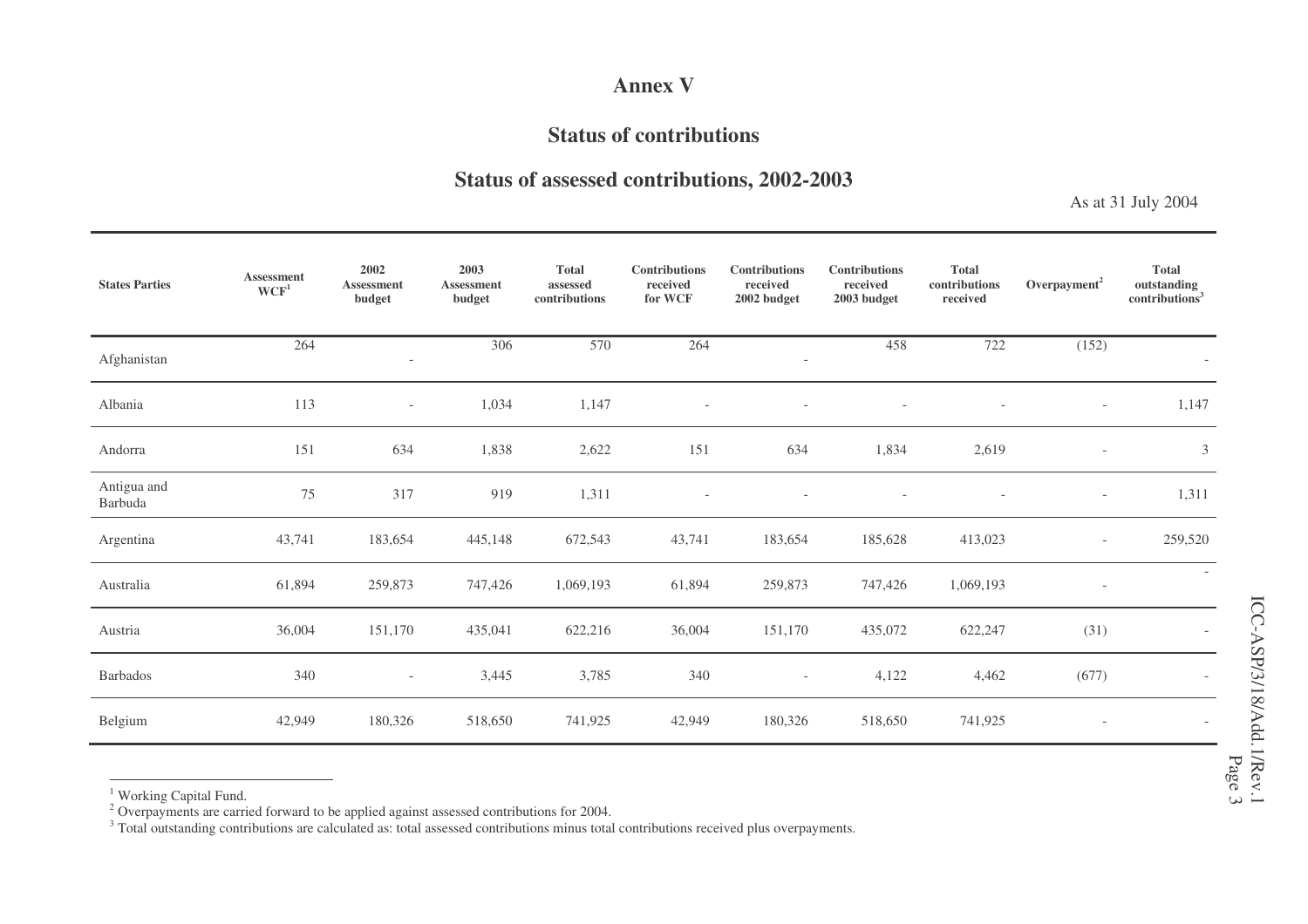**States** Parties Assessment 2002 2003 Total Contributions Contributions Total Total Total Total<br>Back assessment Assessment Assessment assessed received received received received contributions Overpayment<sup>2</sup> outstanding<br>Back budget budget Belizee 38 8 158 459 656 - - - - - - - - - -656 Benin 75 317 919 1,311 75 317 723 1,116 - 195 Bolivia 302 1,268 3,675 5,245 302 1,268 1,781 3,350 - 1,895 Bosnia and Herzegovina <sup>151</sup> <sup>634</sup> 1,838 2,622 <sup>151</sup> <sup>634</sup> 1,902 2,687 (65) - Botswana 377 1,585 4,594 6,556 377 1,585 4,509 6,471 - 85 Brazil 78,991 331,655 1,097,940 1,508,585 - - - - - 1,508,585 Bulgaria 491 2,060 5,972 8,523 491 2,060 6,164 8,715 (192) - Cambodia 75 317 919 1,311 75 317 919 1,311 - - Canada 97,332 408,666 1,175,117 1,681,115 97,332 408,666 1,222,656 1,728,654 (47,539) - Central African Republic <sup>38</sup> <sup>158</sup> <sup>459</sup> <sup>656</sup> - - - - - <sup>656</sup> Colombia 6,454 13,548 92,337 112,339 - - - - - 112,339 Costa Rica 7555 3,169 9,188 13,112 - - - - - - - - - 13,112 Croatia1,472 6,180 17,916 25,568 1,472 6,180 17,971 25,623 (55) and the contract of the contract of the contract of t Cyprus 1,434 6,021 17,457 24,912 1,434 6,021 17,458 24,914 (2) -

ICC-ASP/3/18/Add.1/Rev.1 Page  $\rightarrow$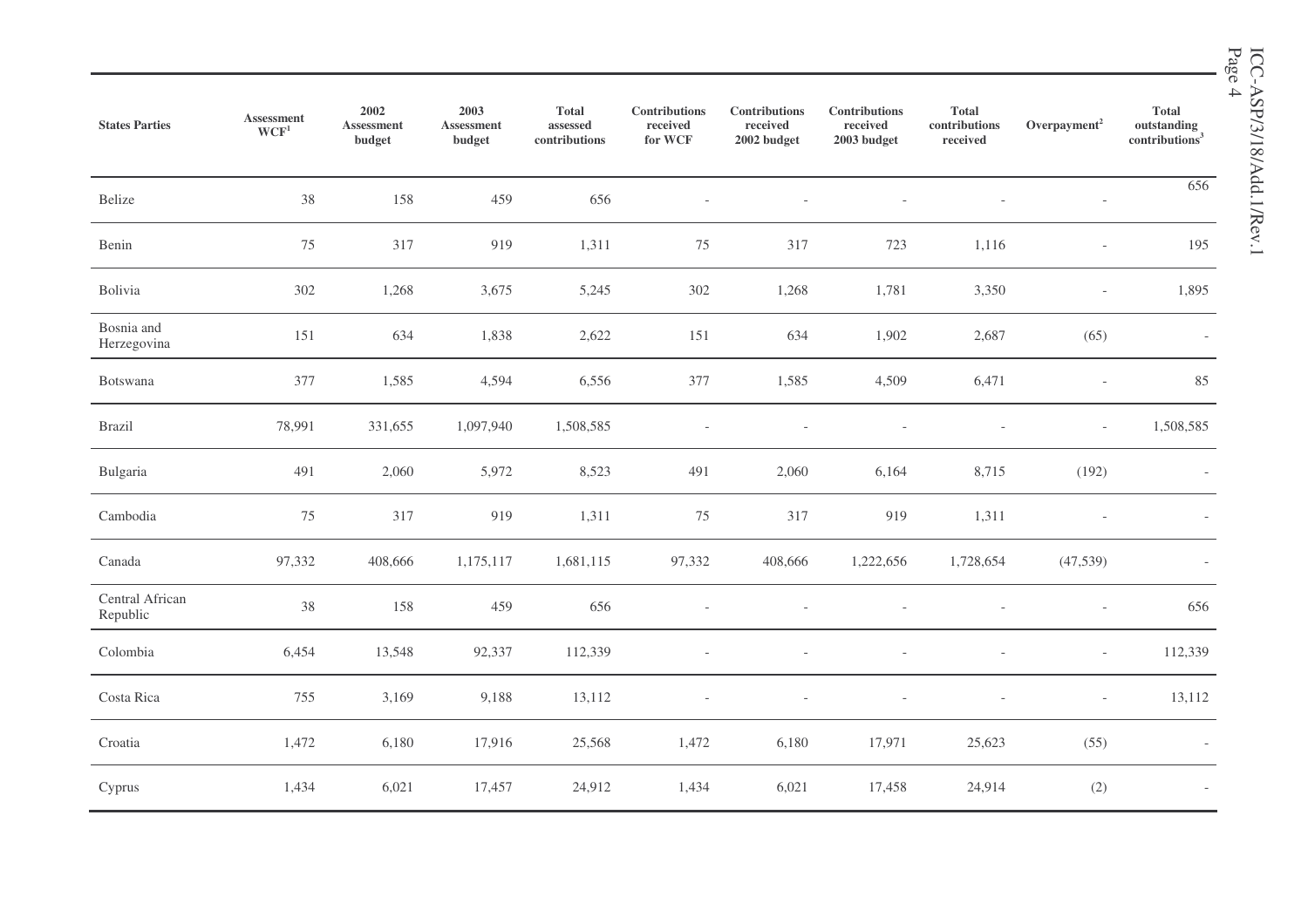| <b>States Parties</b>                  | Assessment<br>$\mathbf{WCF}^1$ | 2002<br><b>Assessment</b><br>budget | 2003<br><b>Assessment</b><br>budget | <b>Total</b><br>assessed<br>contributions | Contributions<br>received<br>for WCF | Contributions<br>received<br>2002 budget | <b>Contributions</b><br>received<br>2003 budget | <b>Total</b><br>contributions<br>received | Overpayment <sup>2</sup> | <b>Total</b><br>outstanding<br>contributions <sup>3</sup> |
|----------------------------------------|--------------------------------|-------------------------------------|-------------------------------------|-------------------------------------------|--------------------------------------|------------------------------------------|-------------------------------------------------|-------------------------------------------|--------------------------|-----------------------------------------------------------|
| Democratic<br>Republic of the<br>Congo | 151                            | 634                                 | 1,838                               | 2,622                                     |                                      |                                          |                                                 |                                           |                          | 2,622                                                     |
| Denmark                                | 28,494                         | 119,637                             | 344,082                             | 492,213                                   | 28,494                               | 119,637                                  | 360,889                                         | 509,020                                   | (16, 807)                |                                                           |
| Djibouti                               | 38                             | $\overline{\phantom{a}}$            | 421                                 | 459                                       | 38                                   | $\overline{a}$                           | 464                                             | 502                                       | (43)                     |                                                           |
| Dominica                               | 38                             | 158                                 | 459                                 | 656                                       | $\overline{a}$                       |                                          |                                                 |                                           | $\overline{\phantom{a}}$ | 656                                                       |
| Ecuador                                | 944                            | 3,961                               | 11,485                              | 16,390                                    | 944                                  | 3,961                                    | 11,485                                          | 16,390                                    |                          |                                                           |
| Estonia                                | 377                            | 1,585                               | 4,594                               | 6,556                                     | 377                                  | 1,585                                    | 4,779                                           | 6,741                                     | (185)                    |                                                           |
| Fiji                                   | 151                            | 634                                 | 1,838                               | 2,622                                     | 151                                  | 634                                      | 15                                              | $800\,$                                   | $\overline{\phantom{a}}$ | 1,822                                                     |
| Finland                                | 19,851                         | 83,349                              | 239,801                             | 343,002                                   | 19,851                               | 83,349                                   | 250,876                                         | 354,077                                   | (11,075)                 |                                                           |
| France                                 | 245,916                        | 1,032,519                           | 2,970,409                           | 4,248,845                                 | 245,916                              | 1,032,519                                | 3,099,270                                       | 4,377,706                                 | (128, 861)               |                                                           |
| Gabon                                  | 528                            | 2,218                               | 6,431                               | 9,178                                     |                                      |                                          |                                                 |                                           |                          | 9,178                                                     |
| Gambia                                 | 38                             | 158                                 | 459                                 | 656                                       |                                      |                                          |                                                 |                                           |                          | 656                                                       |
| Georgia                                | 189                            | $\overline{\phantom{a}}$            | 191                                 | 380                                       |                                      |                                          |                                                 |                                           |                          | 380                                                       |
| Germany                                | 371,554                        | 1,560,030                           | 4,487,771                           | 6,419,354                                 | 371,554                              | 1,560,030                                | 4,683,312                                       | 6,614,895                                 | (195, 541)               |                                                           |
| Ghana                                  | 189                            | 792                                 | 2,297                               | 3,278                                     | 189                                  | 792                                      | 2,297                                           | 3,278                                     |                          |                                                           |

Page <u>ហ</u>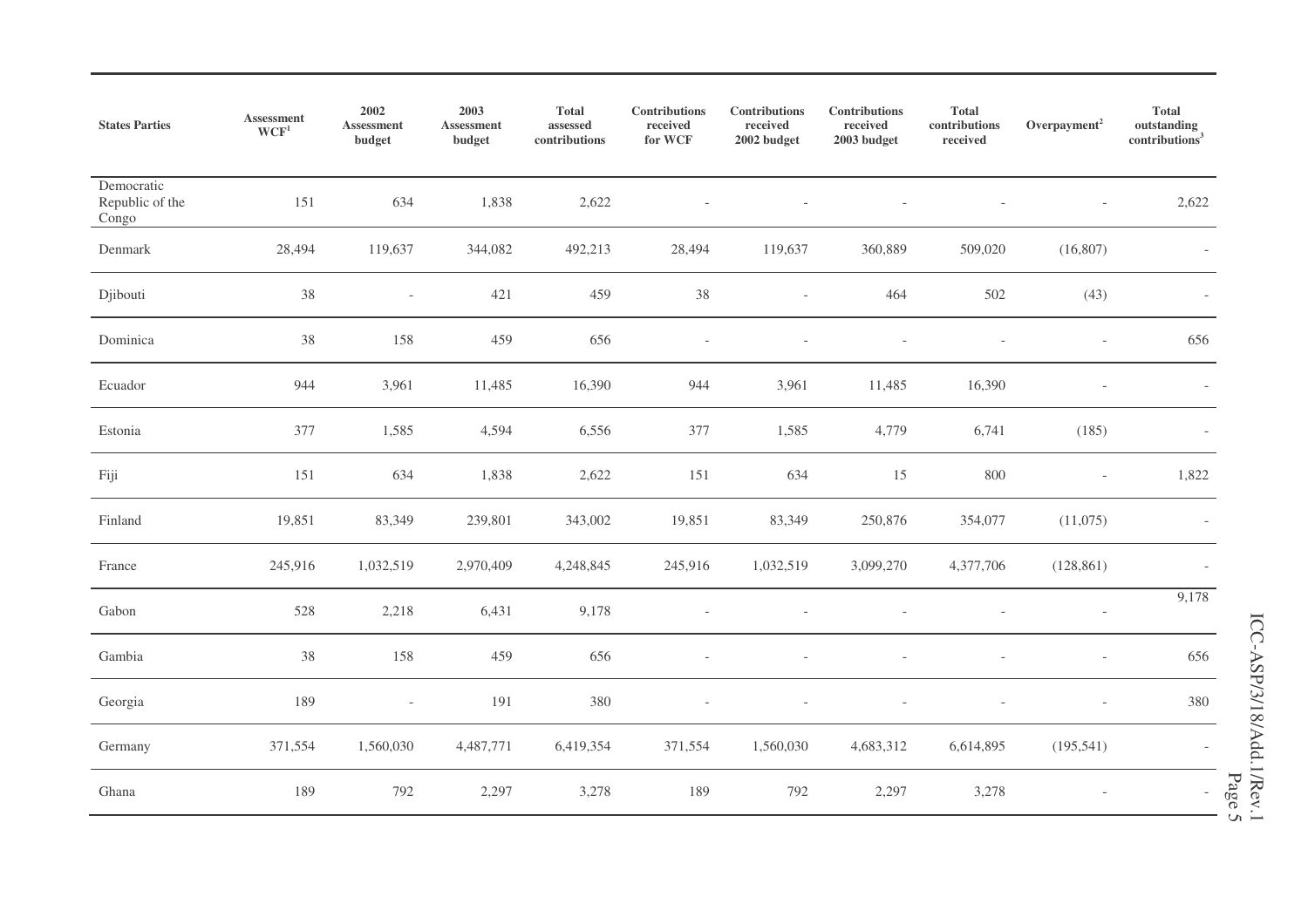**States** Parties Assessment 2002 2003 Total Contributions Contributions Total Total Total Total<br>Back assessment Assessment Assessment assessed received received received received contributions Overpayment<sup>2</sup> outstanding<br>Back budget budget Greece 20,493 86,043 247,611 354,147 20,493 86,043 443,472 550,009 (195,862) Guinea 1133 - 1,148 1,262 - - - - - - - - 1,262 Honduras 1511 634 2,297 3,082 - - - - - - - - - - 3,082 Hungary 4,567 19,174 55,127 78,867 4,567 19,174 59,443 83,183 (4,316) - Icelandd 1,245 5,229 15,160 21,634 1,245 5,229 15,160 21,635 (1) -Ireland 11,209 47,062 135,060 193,332 11,209 47,062 142,822 201,093 (7,761) - Italy 192,627 808,775 2,326,690 3,328,092 192,627 808,775 2,326,690 3,328,092 - - Jordann 302 1,268 3,675 5,245 302 1,268 3,564 5,234 - 11 Latvia 377 1,585 4,594 6,556 377 1,585 4,779 6,741 (185) - Lesotho 38 158 459 656 38 39 - 77 - 579 Liechtenstein 226 951 2,756 3,934 226 951 2,757 3,934 - - Lithuania 6422 - 3,254 3,896 642 - 3,254 3,896 - - -Luxembourg 3,019 12,677 36,751 52,447 3,019 12,677 36,751 52,447 - - Malawi 755 79 919 1,073 - - - - - - - - 1,073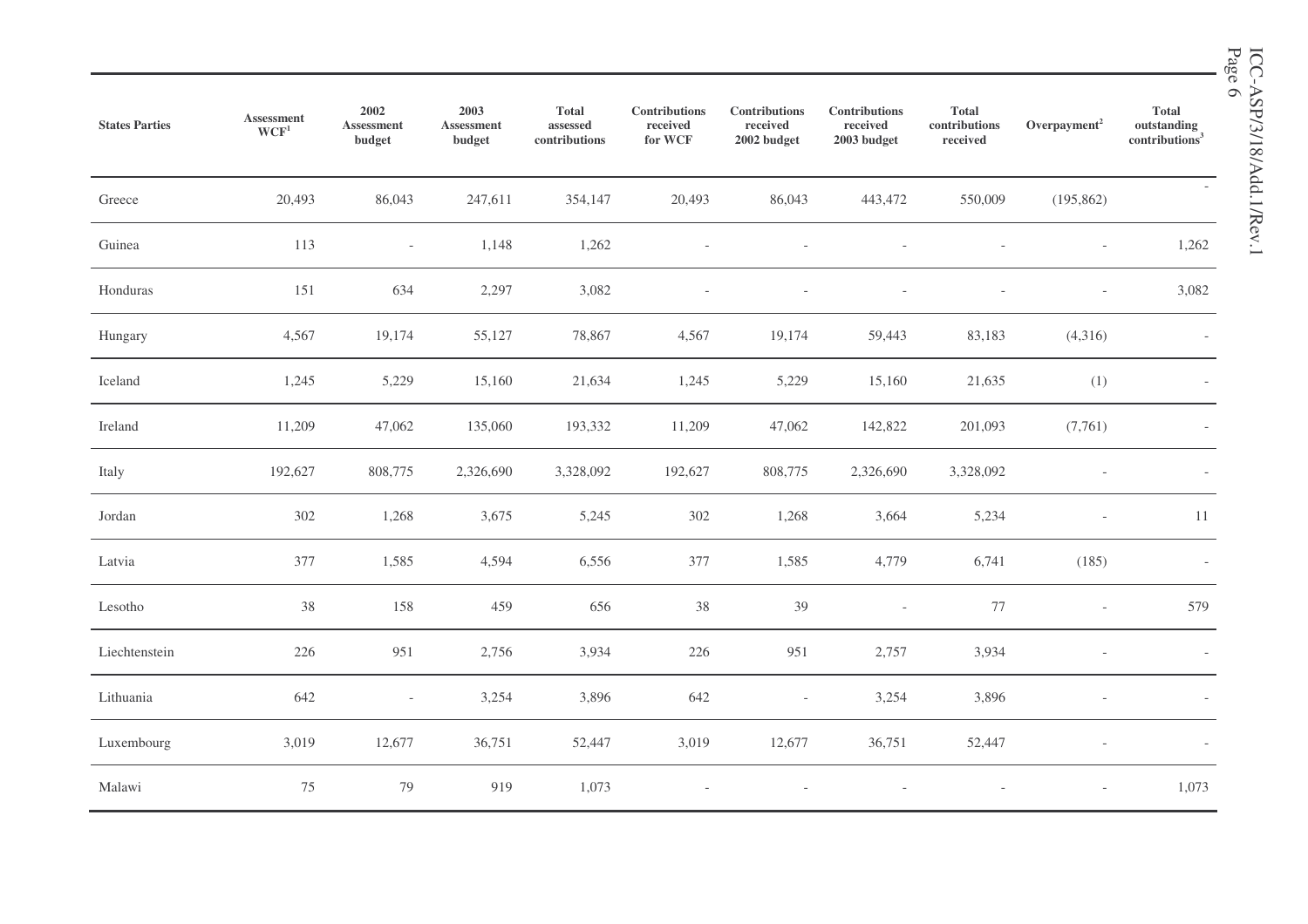| <b>States Parties</b> | <b>Assessment</b><br>WCF <sup>1</sup> | 2002<br><b>Assessment</b><br>budget | 2003<br><b>Assessment</b><br>budget | <b>Total</b><br>assessed<br>contributions | Contributions<br>received<br>for WCF | Contributions<br>received<br>2002 budget | Contributions<br>received<br>2003 budget | <b>Total</b><br>contributions<br>received | Overpayment <sup>2</sup> | <b>Total</b><br>outstanding<br>contributions <sup>3</sup> |
|-----------------------|---------------------------------------|-------------------------------------|-------------------------------------|-------------------------------------------|--------------------------------------|------------------------------------------|------------------------------------------|-------------------------------------------|--------------------------|-----------------------------------------------------------|
| Mali                  | 75                                    | 317                                 | 919                                 | 1,311                                     | 75                                   | 317                                      | 917                                      | 1,309                                     |                          | $\overline{2}$                                            |
| Malta                 | 566                                   | $\bar{\phantom{a}}$                 | 6,317                               | 6,883                                     | 566                                  | $\overline{\phantom{m}}$                 | 6,871                                    | 7,437                                     | (554)                    |                                                           |
| Marshall Islands      | $38\,$                                | 158                                 | 459                                 | 656                                       | 38                                   | 158                                      | 460                                      | 656                                       |                          |                                                           |
| Mauritius             | 415                                   | 1,743                               | 5,053                               | 7,211                                     | 415                                  | 1,743                                    | 5,257                                    | 7,415                                     | (204)                    |                                                           |
| Mongolia              | $38\,$                                | 158                                 | 459                                 | 656                                       | $38\,$                               | 158                                      | 823                                      | 1,019                                     | (363)                    |                                                           |
| Namibia               | 264                                   | 1,109                               | 3,216                               | 4,589                                     | 264                                  | 1,109                                    | 3,216                                    | 4,589                                     |                          |                                                           |
| Nauru                 | $38\,$                                | 158                                 | 459                                 | 656                                       | 38                                   | 158                                      | 460                                      | 656                                       |                          |                                                           |
| Netherlands           | 66,083                                | 277,462                             | 798,418                             | 1,141,963                                 | 66,083                               | 277,462                                  | 851,820                                  | 1,195,366                                 | (53, 402)                |                                                           |
| New Zealand           | 9,171                                 | 38,506                              | 110,713                             | 158,389                                   | 9,171                                | 38,506                                   | 110,721                                  | 158,397                                   | (8)                      |                                                           |
| Niger                 | 38                                    | 158                                 | 459                                 | 656                                       | $\overline{\phantom{a}}$             | $\overline{a}$                           | $\overline{a}$                           | $\overline{a}$                            |                          | 656                                                       |
| Nigeria               | 2,113                                 | 8,874                               | 31,238                              | 42,226                                    | 2,113                                | 8,874                                    | 32,451                                   | 43,438                                    | (1,212)                  | $\sim$                                                    |
| Norway                | 24,607                                | 103,315                             | 296,765                             | 424,687                                   | 24,607                               | 103,315                                  | 308,772                                  | 436,694                                   | (12,006)                 | $\overline{\phantom{a}}$                                  |
| Panama                | 679                                   | 2,852                               | 8,269                               | 11,801                                    | 679                                  | 2,852                                    | 7,543                                    | 11,075                                    |                          | 726                                                       |
| Paraguay              | 604                                   | 2,535                               | 7,350                               | 10,489                                    |                                      | $\overline{a}$                           | $\overline{\phantom{a}}$                 | $\overline{a}$                            | $\overline{\phantom{a}}$ | 10,489                                                    |

 $\overline{\phantom{0}}$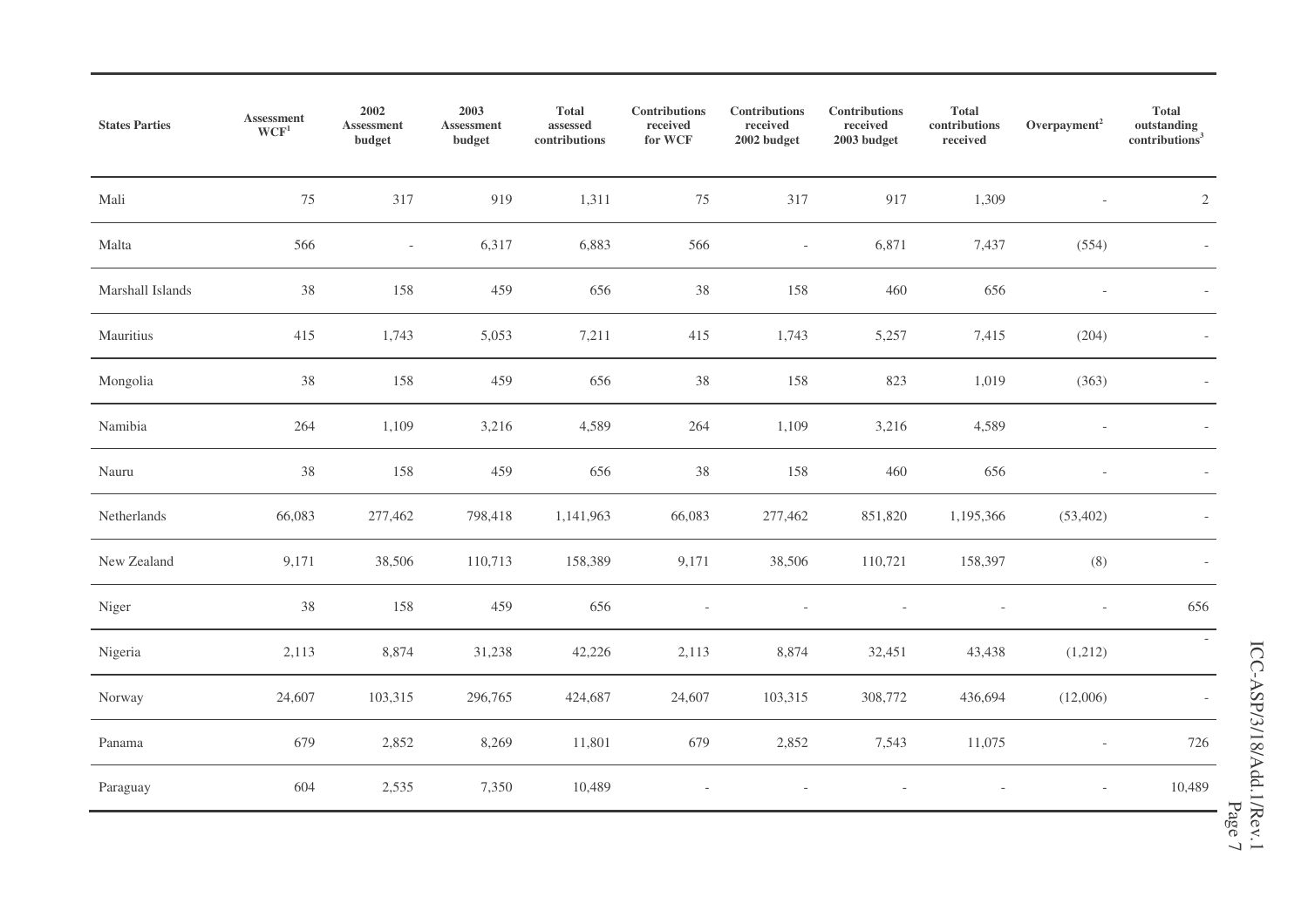**States** Parties Assessment 2002 2003 Total Contributions Contributions Total Total Total Total<br>Back assessment Assessment Assessment assessed received received received received contributions Overpayment<sup>2</sup> outstanding<br>Back budget budget Peru 4,491 18,857 54,208 77,556 - - - - - 77,556 Poland 12,039 50,548 173,649 236,237 12,039 50,548 186,680 249,268 (13,031) - Portugal 17,587 73,842 212,238 303,667 17,587 73,842 212,484 303,913 (246) - Republic of Korea 70,423 - 779,468 849,892 70,423 - 388,723 459,146 - 390,746 Romania 2,227 9,349 26,645 38,220 2,227 9,349 26,645 38,220 - - St. Vincent and the Grenadines $\frac{38}{18}$  - 421 459 38 - 421 459 - 421 459 - 421 459 - 5 Samoaa 38 40 459 537 38 40 449 526 - 11 San Marino Marino 75 317 919 1,311 75 317 956 1,348 (37) - Senegal 189 792 2,297 3,278 189 792 2,193 3,174 - 104 Serbia and Montenegro <sup>755</sup> 3,169 9,188 13,112 <sup>755</sup> 3,169 9,188 13,112 - - Sierra Leone 38 158 459 656 - - - - - 656 Slovakia 1,623 6,814 19,754 28,190 1,623 6,814 20,552 28,989 (799) - Slovenia 3,057 12,835 37,211 53,103 3,057 12,835 22,786 38,678 - 14,425 South Africa h Africa 15,511 65,127 187,431 268,069 15,511 65,127 187,444 268,082 (13) -

ICC-ASP/3/18/Add.1/Rev.1 Page  $\infty$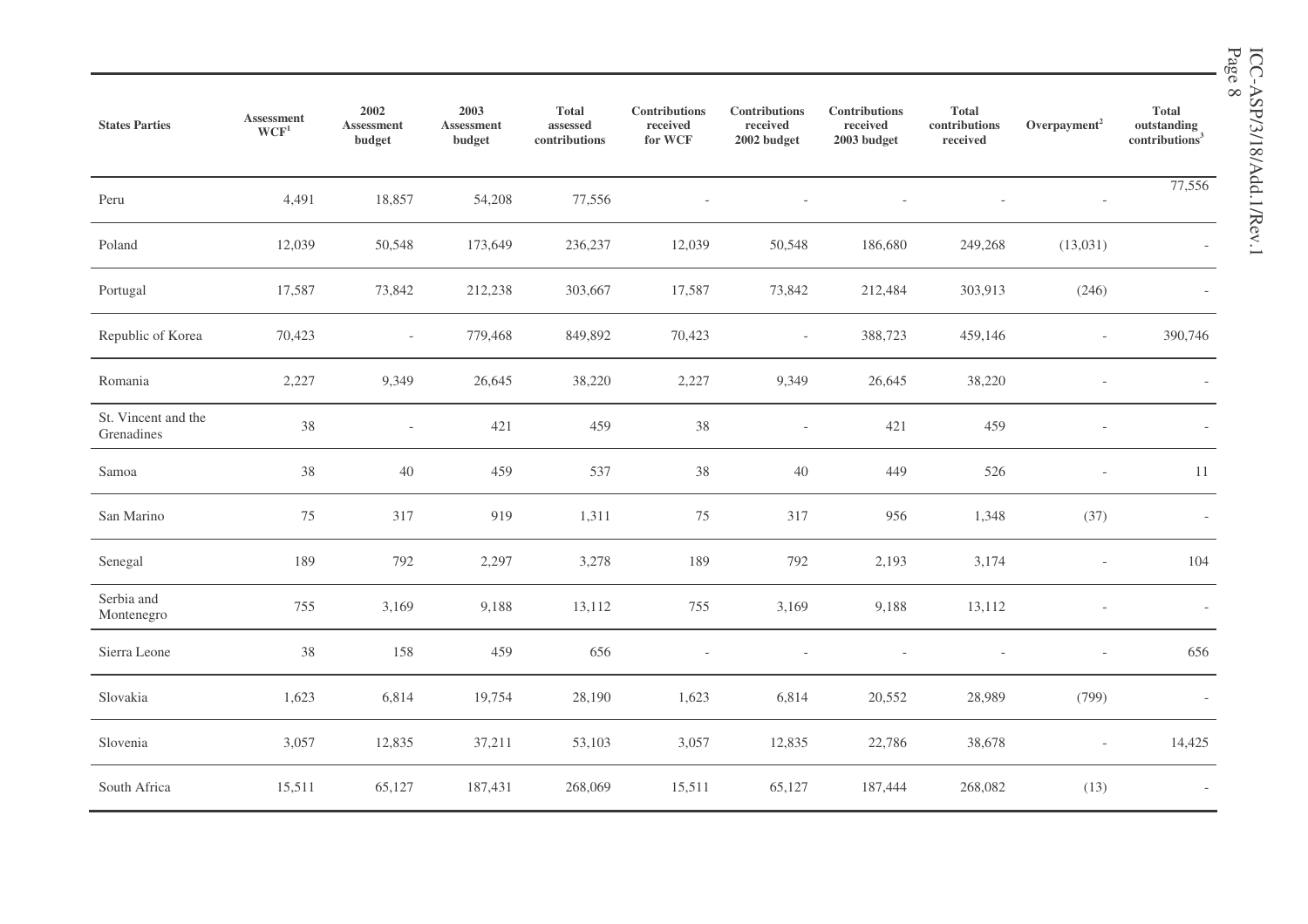| <b>States Parties</b>                           | <b>Assessment</b><br>WCF <sup>1</sup> | 2002<br><b>Assessment</b><br>budget | 2003<br><b>Assessment</b><br>budget | <b>Total</b><br>assessed<br>contributions | <b>Contributions</b><br>received<br>for WCF | <b>Contributions</b><br>received<br>2002 budget | <b>Contributions</b><br>received<br>2003 budget | <b>Total</b><br>contributions<br>received | Overpayment <sup>2</sup> | <b>Total</b><br>outstanding<br>contributions <sup>3</sup> |
|-------------------------------------------------|---------------------------------------|-------------------------------------|-------------------------------------|-------------------------------------------|---------------------------------------------|-------------------------------------------------|-------------------------------------------------|-------------------------------------------|--------------------------|-----------------------------------------------------------|
| Spain                                           | 95,823                                | 402,328                             | 1,157,086                           | 1,655,236                                 | 95,823                                      | 402,328                                         | 1,198,463                                       | 1,696,614                                 | (41, 377)                |                                                           |
| Sweden                                          | 39,061                                | 164,005                             | 471,678                             | 674,744                                   | 39,061                                      | 164,005                                         | 471,711                                         | 674,777                                   | (33)                     |                                                           |
| Switzerland                                     | 48,081                                | 201,877                             | 585,262                             | 835,220                                   | 48,081                                      | 201,877                                         | 585,303                                         | 835,261                                   | (41)                     |                                                           |
| Tajikistan                                      | 38                                    | 158                                 | 459                                 | 656                                       |                                             |                                                 |                                                 |                                           |                          | 656                                                       |
| The former<br>Yugoslav Republic<br>of Macedonia | 226                                   | 951                                 | 2,756                               | 3,934                                     | 226                                         | 951                                             | 2,757                                           | 3,934                                     |                          |                                                           |
| Timor-Leste                                     | 38                                    | 40                                  | 459                                 | 537                                       | 38                                          | 40                                              | 459                                             | 536                                       |                          | $\mathbf{1}$                                              |
| Trinidad and<br>Tobago                          | 604                                   | 2,535                               | 7,350                               | 10,489                                    | 604                                         | 2,535                                           | 7,329                                           | 10,468                                    |                          | 21                                                        |
| Uganda                                          | 189                                   | 792                                 | 2,297                               | 3,278                                     | 189                                         | 792                                             | 2,390                                           | 3,371                                     | (93)                     |                                                           |
| United Kingdom                                  | 210,553                               | 884,043                             | 2,543,177                           | 3,637,774                                 | 210,553                                     | 884,043                                         | 2,653,093                                       | 3,747,689                                 | (109, 915)               |                                                           |
| United Republic of<br>Tanzania                  | 151                                   | 317                                 | 1,838                               | 2,305                                     | 151                                         | 317                                             | 1,838                                           | 2,306                                     | (1)                      |                                                           |
| Uruguay                                         | 3,057                                 | 12,835                              | 36,751                              | 52,643                                    |                                             |                                                 |                                                 |                                           | $\overline{\phantom{a}}$ | 52,643                                                    |
| Venezuela                                       | 7,925                                 | 33,276                              | 95,553                              | 136,755                                   |                                             |                                                 |                                                 |                                           | $\overline{\phantom{a}}$ | 136,755                                                   |
| Zambia                                          | 75                                    | $\overline{\phantom{a}}$            | 842                                 | 918                                       |                                             |                                                 |                                                 |                                           |                          | 918                                                       |
| <b>Total</b><br>(92 States Parties)             | 1,915,700                             | 7,723,375                           | 23,170,125                          | 32,809,200                                | 1,811,688                                   | 7,302,388                                       | 21,930,626                                      | 31,044,702                                | (842, 689)               | 2,607,187                                                 |

ICC-ASP/3/18/Add.1/Rev.1 Page

 $\circ$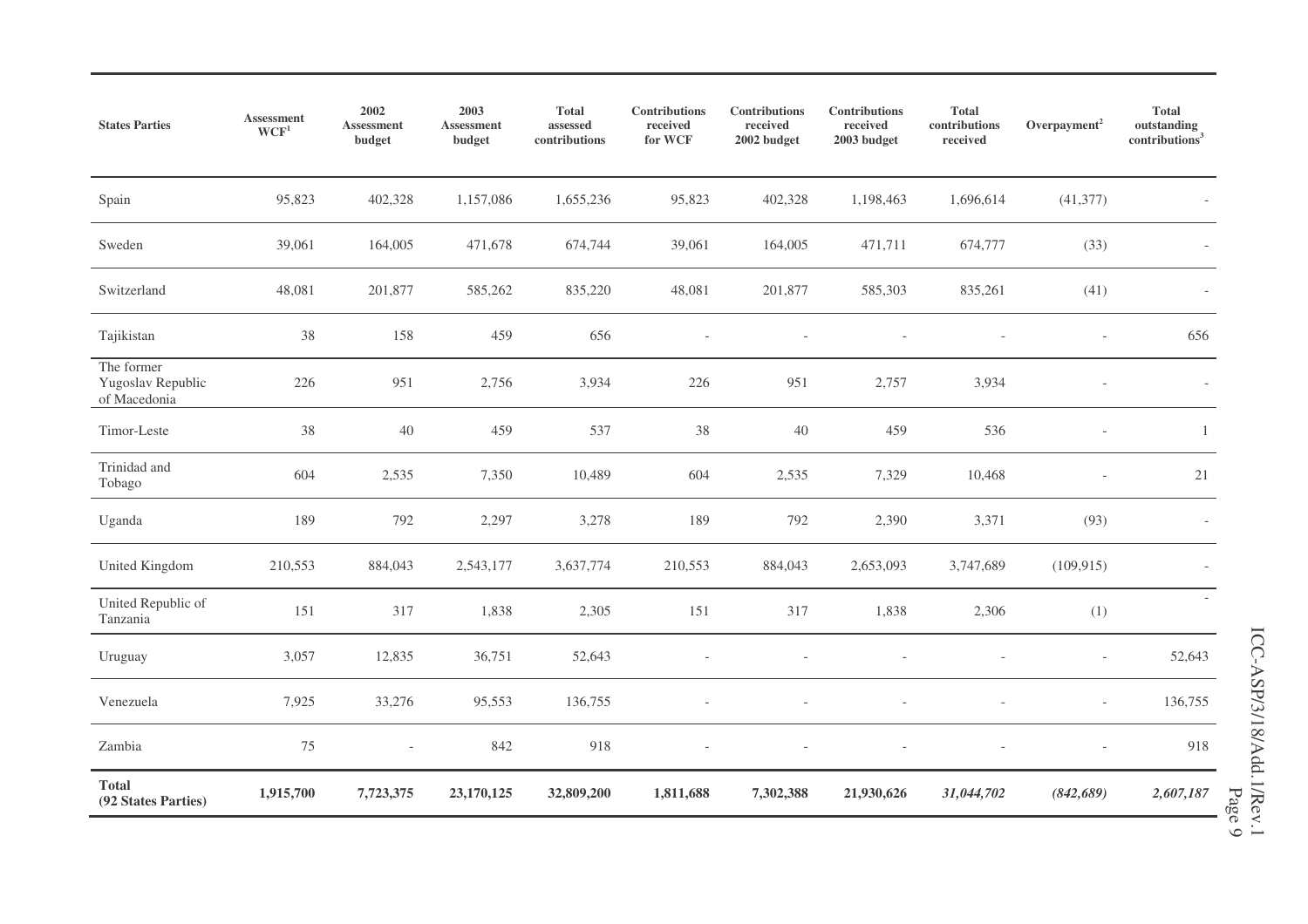# **Status of assessed contributions, 2004**

ICC-ASP/3/18/Add.1/Rev.1

Page

1 0

| <b>States Parties</b> | 2004<br>Assessed<br>$\mathbf{W}\mathbf{C}\mathbf{F}^1$ | 2004<br><b>Assessed</b><br>budget | <b>Total</b><br>assessed<br>contributions | <b>Contributions</b><br>received<br>for WCF | <b>Contributions</b><br>received<br>2004 budget | <b>Total</b><br>contributions<br>received <sup>2</sup> | Overpayment | <b>Total</b><br>outstanding<br>contributions <sup>3</sup> |
|-----------------------|--------------------------------------------------------|-----------------------------------|-------------------------------------------|---------------------------------------------|-------------------------------------------------|--------------------------------------------------------|-------------|-----------------------------------------------------------|
| Afghanistan           | (81)                                                   | 2,195                             | 2,114                                     | (81)                                        | 233                                             | 152                                                    |             | 1,962                                                     |
| Albania               | 345                                                    | 5,488                             | 5,833                                     | $\overline{\phantom{a}}$                    | $\overline{\phantom{0}}$                        | $\overline{\phantom{a}}$                               |             | 5,833                                                     |
| Andorra               | 307                                                    | 5,488                             | 5,795                                     |                                             |                                                 |                                                        |             | 5,795                                                     |
| Antigua and Barbuda   | 200                                                    | 3,293                             | 3,492                                     |                                             |                                                 |                                                        |             | 3,492                                                     |
| Argentina             | 43,745                                                 | 1,049,310                         | 1,093,055                                 |                                             |                                                 |                                                        |             | 1,093,055                                                 |
| Australia             | 83,794                                                 | 1,747,387                         | 1,831,181                                 | 83,794                                      | 1,747,447                                       | 1,831,241                                              | (60)        |                                                           |
| Austria               | 42,605                                                 | 942,843                           | 985,448                                   | 42,605                                      | 764,320                                         | 806,925                                                |             | 178,523                                                   |
| <b>Barbados</b>       | 575                                                    | 10,976                            | 11,551                                    | 575                                         | 102                                             | 677                                                    |             | 10,874                                                    |
| Belgium               | 54,878                                                 | 1,173,340                         | 1,228,218                                 | 54,878                                      | 488,621                                         | 543,499                                                |             | 684,719                                                   |
| Belize                | 54                                                     | 1,098                             | 1,151                                     |                                             |                                                 |                                                        |             | 1,151                                                     |
| Benin                 | 108                                                    | 2,195                             | 2,303                                     | $\overline{\phantom{a}}$                    |                                                 | $\overline{\phantom{a}}$                               |             | 2,303                                                     |
| Bolivia               | 522                                                    | 9,878                             | 10,400                                    | $\overline{\phantom{a}}$                    | $\overline{\phantom{a}}$                        | $\overline{\phantom{a}}$                               |             | 10,400                                                    |

<sup>&</sup>lt;sup>1</sup> Working Capital Fund.

 $^2$  Overpayments from 2002-2003 totalling €842,689 are included in "Total contributions received".<br><sup>3</sup> Total outstanding contributions are calculated as: total assessed contributions minus total contributions received pl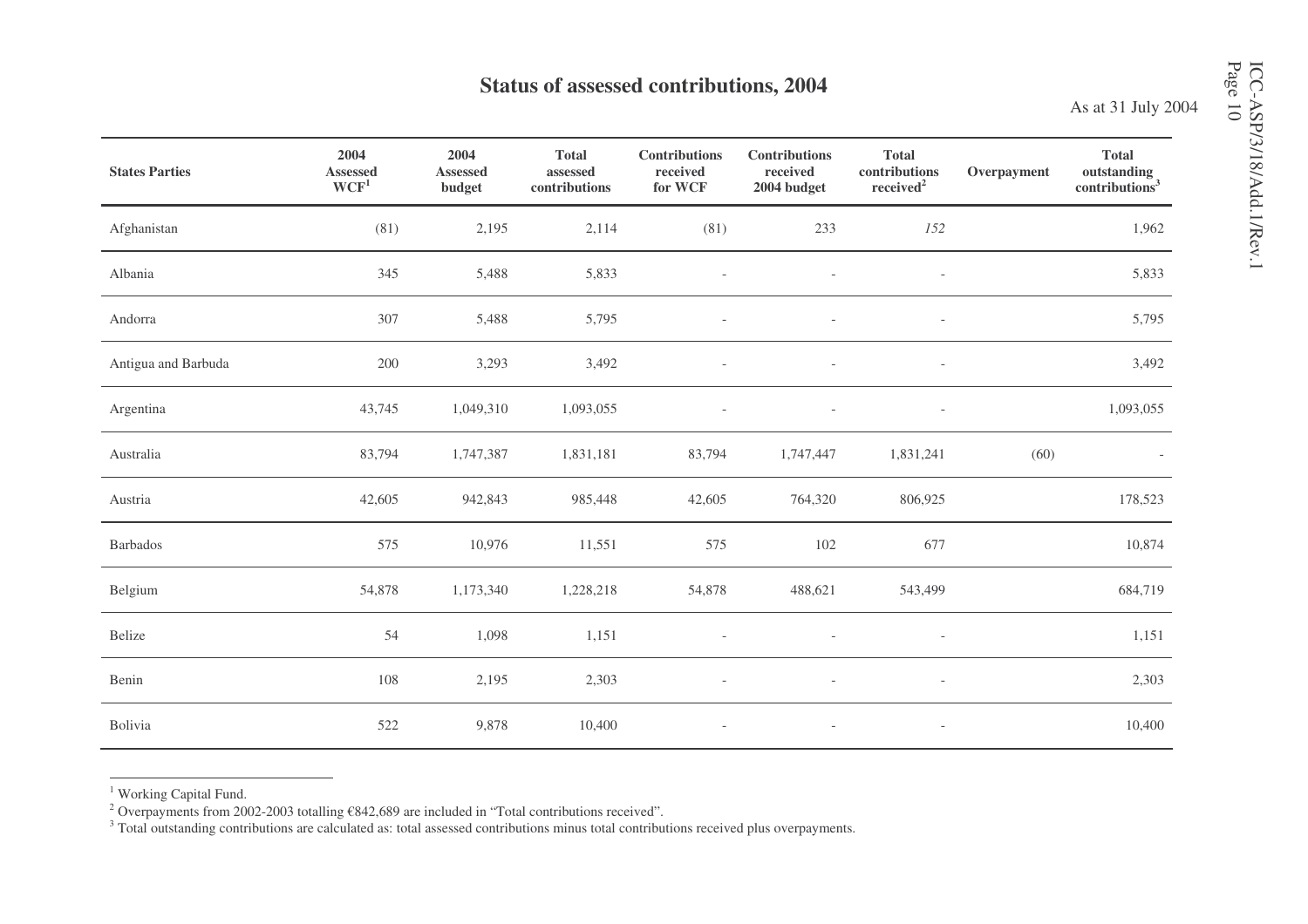| <b>States Parties</b>               | 2004<br>Assessed<br>WCF <sup>1</sup> | 2004<br>Assessed<br>budget | <b>Total</b><br>assessed<br>contributions | <b>Contributions</b><br>received<br>for WCF | <b>Contributions</b><br>received<br>2004 budget | <b>Total</b><br>contributions<br>received <sup>2</sup> | Overpayment | <b>Total</b><br>outstanding<br>contributions <sup>3</sup> |
|-------------------------------------|--------------------------------------|----------------------------|-------------------------------------------|---------------------------------------------|-------------------------------------------------|--------------------------------------------------------|-------------|-----------------------------------------------------------|
| Bosnia and Herzegovina              | 124                                  | 3,293                      | 3,416                                     | 124                                         | 3,293                                           | 3,417                                                  | (1)         |                                                           |
| Botswana                            | 721                                  | 13,171                     | 13,892                                    |                                             |                                                 | $\overline{a}$                                         |             | 13,892                                                    |
| <b>Brazil</b>                       | 60,383                               | 1,671,652                  | 1,732,035                                 |                                             |                                                 |                                                        |             | 1,732,035                                                 |
| Bulgaria                            | 1,065                                | 18,659                     | 19,724                                    | 1,065                                       | 10,202                                          | 11,267                                                 |             | 8,457                                                     |
| Burkina Faso                        | 183                                  | 1,098                      | 1,281                                     | $\overline{a}$                              |                                                 | $\overline{\phantom{a}}$                               |             | 1,281                                                     |
| Cambodia                            | $108\,$                              | 2,195                      | 2,303                                     | 108                                         | 1,594                                           | 1,702                                                  |             | 601                                                       |
| Canada                              | 160,093                              | 3,087,562                  | 3,247,655                                 | 160,093                                     | 3,087,669                                       | 3,247,762                                              | (107)       |                                                           |
| Central African Republic            | 54                                   | 1,098                      | 1,151                                     | $\overline{a}$                              |                                                 |                                                        |             | 1,151                                                     |
| Colombia                            | 7,730                                | 170,129                    | 177,859                                   |                                             |                                                 |                                                        |             | 177,859                                                   |
| Congo <sup>4</sup>                  | 92                                   | 457                        | 549                                       | $\overline{a}$                              |                                                 | $\overline{a}$                                         |             | 549                                                       |
| Costa Rica                          | 1,990                                | 32,928                     | 34,919                                    |                                             |                                                 | $\overline{a}$                                         |             | 34,919                                                    |
| Croatia                             | 1,914                                | 40,611                     | 42,525                                    | 1,914                                       | 49,857                                          | 51,771                                                 | (9,245)     |                                                           |
| Cyprus                              | 2,135                                | 42,807                     | 44,942                                    | 2,135                                       | 42,808                                          | 44,943                                                 | (1)         |                                                           |
| Democratic Republic of the<br>Congo | 124                                  | 3,293                      | 3,416                                     |                                             |                                                 |                                                        |             | 3,416                                                     |

<sup>&</sup>lt;sup>4</sup> Congo ratified the Rome Statute on 3 May 2004. In accordance with article 126, paragraph 2, of the Rome Statute, it became a State Party on 1 August 2004. The assessed contributions in this table are calculated with effect from that date.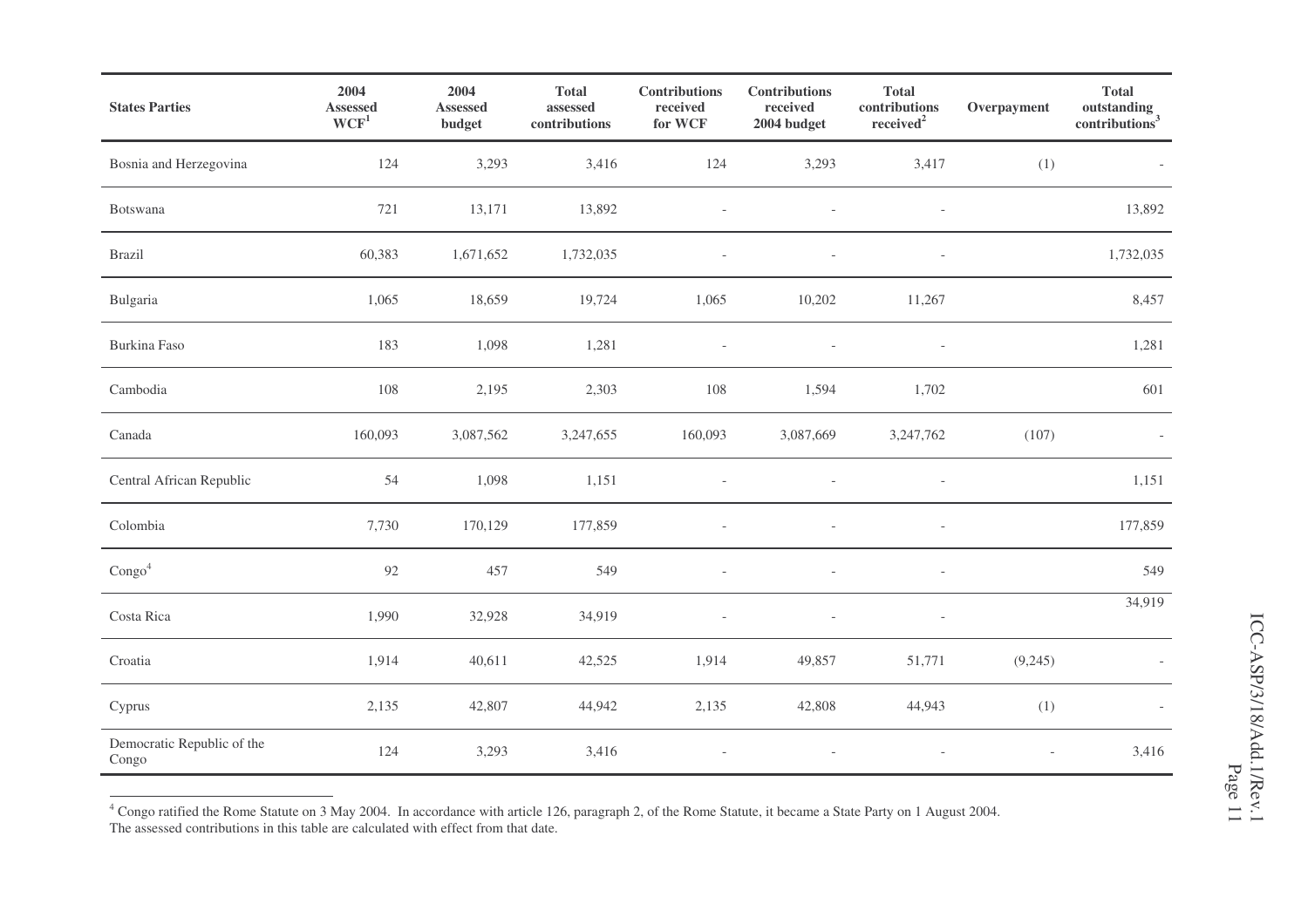| <b>States Parties</b> | 2004<br>$\bf Assessed$<br>WCF <sup>1</sup> | 2004<br>Assessed<br>budget | <b>Total</b><br>assessed<br>contributions | Contributions<br>received<br>for WCF | <b>Contributions</b><br>received<br>2004 budget | <b>Total</b><br>contributions<br>received <sup>2</sup> | Overpayment | <b>Total</b><br>outstanding<br>contributions $3$ |
|-----------------------|--------------------------------------------|----------------------------|-------------------------------------------|--------------------------------------|-------------------------------------------------|--------------------------------------------------------|-------------|--------------------------------------------------|
| Denmark               | 37,212                                     | 788,080                    | 825,292                                   | 37,212                               | 833,407                                         | 870,619                                                | (45, 327)   |                                                  |
| Djibouti              | 54                                         | 1,098                      | 1,151                                     | 43                                   | $\overline{a}$                                  | $43\,$                                                 |             | 1,108                                            |
| Dominica              | 54                                         | 1,098                      | 1,151                                     | ÷,                                   |                                                 | $\overline{\phantom{a}}$                               |             | 1,151                                            |
| Ecuador               | 795                                        | 20,854                     | 21,649                                    | 795                                  | 9,031                                           | 9,826                                                  |             | 11,823                                           |
| Estonia               | 721                                        | 13,171                     | 13,892                                    | 721                                  | 13,172                                          | 13,893                                                 | (1)         |                                                  |
| Fiji                  | 215                                        | 4,390                      | 4,605                                     | ÷,                                   |                                                 | $\overline{\phantom{a}}$                               |             | 4,605                                            |
| Finland               | 28,925                                     | 585,023                    | 613,949                                   | 28,925                               | 585,045                                         | 613,970                                                | (21)        |                                                  |
| France                | 305,905                                    | 6,618,557                  | 6,924,462                                 | 305,905                              | 5,332,334                                       | 5,638,239                                              |             | 1,286,223                                        |
| Gabon                 | 296                                        | 9,878                      | 10,174                                    | L.                                   |                                                 | $\sim$                                                 |             | 10,174                                           |
| Gambia                | 54                                         | 1,098                      | 1,151                                     | ٠                                    |                                                 | $\overline{\phantom{a}}$                               |             | 1,151                                            |
| Georgia               | 86                                         | 3,293                      | 3,378                                     | L.                                   |                                                 |                                                        |             | 3,378                                            |
| Germany               | 421,127                                    | 9,507,453                  | 9,928,580                                 | 421,127                              | 5,323,464                                       | 5,744,591                                              |             | 4,183,989                                        |
| Ghana                 | 177                                        | 4,390                      | 4,567                                     |                                      | $\overline{\phantom{a}}$                        | $\overline{\phantom{m}}$                               |             | 4,567                                            |
| Greece                | 28,009                                     | 581,731                    | 609,739                                   | 28,009                               | 780,195                                         | 808,204                                                | (198, 464)  |                                                  |
| Guinea                | 162                                        | 3,293                      | 3,454                                     |                                      |                                                 |                                                        |             | 3,454                                            |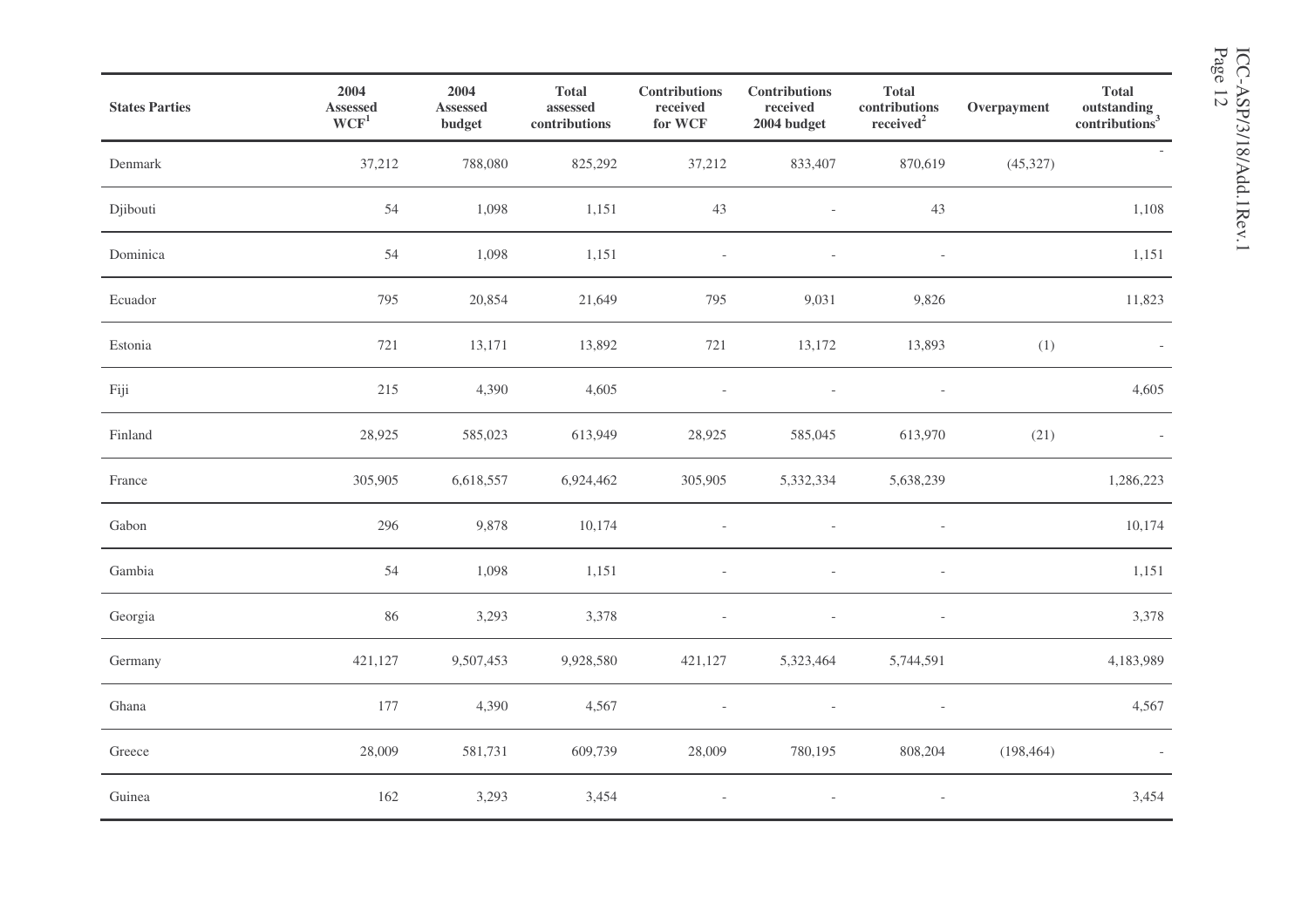| <b>States Parties</b> | 2004<br>Assessed<br>$\mathbf{W}\mathbf{C}\mathbf{F}^1$ | 2004<br><b>Assessed</b><br>budget | <b>Total</b><br>assessed<br>contributions | <b>Contributions</b><br>received<br>for WCF | <b>Contributions</b><br>received<br>2004 budget | <b>Total</b><br>contributions<br>received <sup>2</sup> | Overpayment | <b>Total</b><br>outstanding<br>contributions <sup>3</sup> |
|-----------------------|--------------------------------------------------------|-----------------------------------|-------------------------------------------|---------------------------------------------|-------------------------------------------------|--------------------------------------------------------|-------------|-----------------------------------------------------------|
| Honduras              | 307                                                    | 5,488                             | 5,795                                     | $\overline{\phantom{a}}$                    | $\overline{\phantom{a}}$                        |                                                        |             | 5,795                                                     |
| Hungary               | 6,964                                                  | 138,298                           | 145,262                                   | 6,964                                       | 138,302                                         | 145,265                                                | (3)         |                                                           |
| Iceland               | 1,866                                                  | 37,319                            | 39,185                                    | 1,866                                       | 26,253                                          | 28,119                                                 |             | 11,066                                                    |
| Ireland               | 20,820                                                 | 384,162                           | 404,982                                   | 20,820                                      | 384,174                                         | 404,995                                                | (13)        |                                                           |
| Italy                 | 254,412                                                | 5,361,800                         | 5,616,212                                 | 254,412                                     | 2,247,542                                       | 2,501,954                                              |             | 3,114,258                                                 |
| Jordan                | $705\,$                                                | 12,074                            | 12,778                                    | 705                                         | 12,085                                          | 12,790                                                 | (12)        |                                                           |
| Latvia                | 996                                                    | 16,464                            | 17,460                                    | 996                                         | 16,466                                          | 17,461                                                 | (2)         |                                                           |
| Lesotho               | 54                                                     | 1,098                             | 1,151                                     |                                             |                                                 | $\overline{\phantom{0}}$                               |             | 1,151                                                     |
| Liechtenstein         | 232                                                    | 5,488                             | 5,720                                     | 232                                         | 5,486                                           | 5,718                                                  |             | $\mathbf{2}$                                              |
| Lithuania             | 1,554                                                  | 26,343                            | 27,897                                    |                                             |                                                 | $\overline{\phantom{a}}$                               |             | 27,897                                                    |
| Luxembourg            | 4,027                                                  | 84,516                            | 88,543                                    | 4,027                                       | 16,377                                          | 20,404                                                 |             | 68,139                                                    |
| Malawi                | $17\,$                                                 | 1,098                             | 1,114                                     |                                             |                                                 | $\overline{a}$                                         |             | 1,114                                                     |
| Mali                  | 108                                                    | 2,195                             | 2,303                                     |                                             |                                                 | $\overline{\phantom{0}}$                               |             | 2,303                                                     |
| Malta                 | 715                                                    | 15,366                            | 16,082                                    | 554                                         |                                                 | 554                                                    |             | 15,528                                                    |
| Marshall Islands      | 54                                                     | 1,098                             | 1,151                                     | 54                                          | 796                                             | 850                                                    |             | 301                                                       |

ICC-ASP/3/18/Add.1/Rev.1 Page 1 3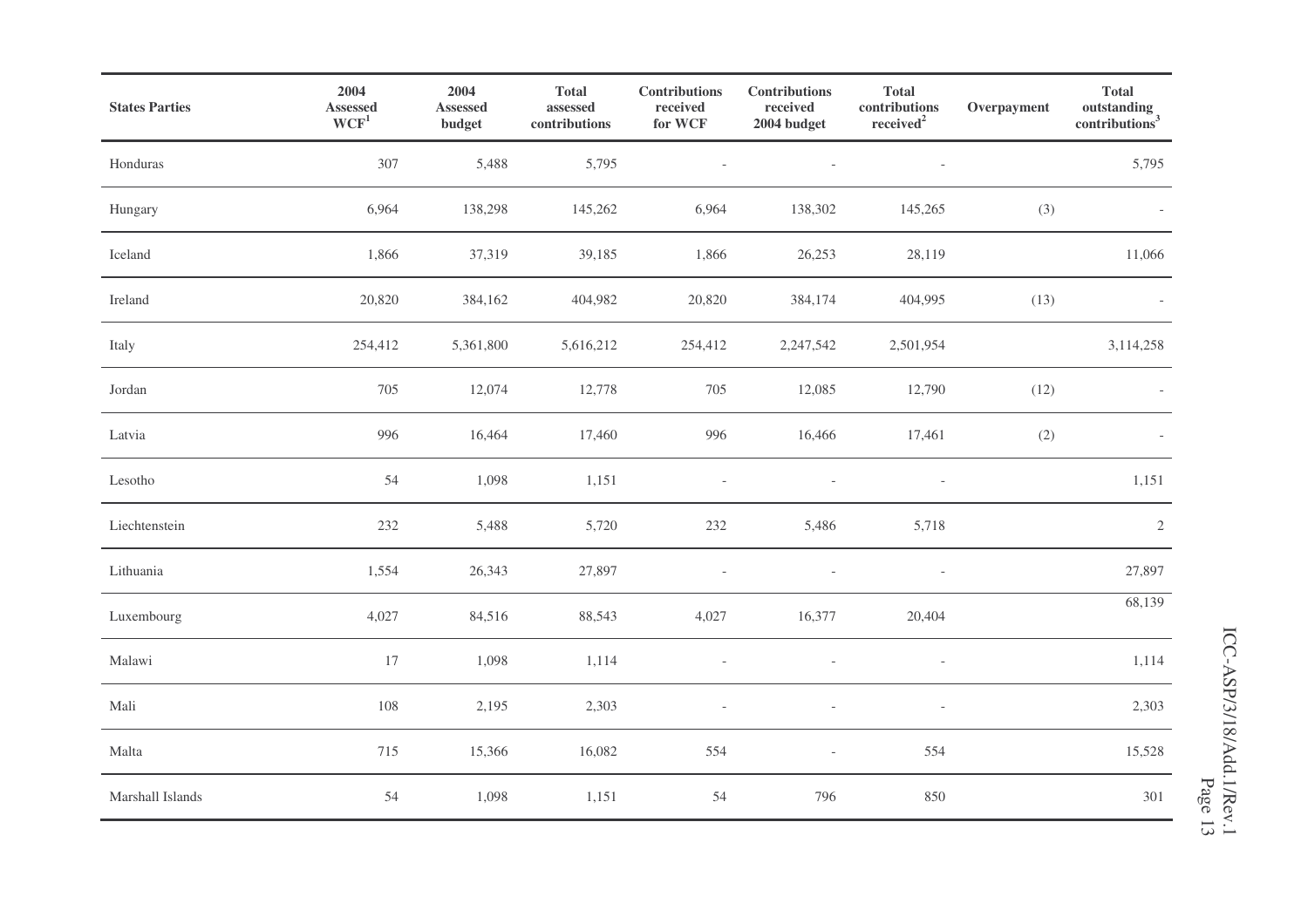| <b>States Parties</b> | 2004<br>Assessed<br>WCF <sup>1</sup> | 2004<br>Assessed<br>budget | <b>Total</b><br>assessed<br>contributions | Contributions<br>received<br>for WCF | <b>Contributions</b><br>received<br>2004 budget | <b>Total</b><br>contributions<br>received <sup>2</sup> | Overpayment | <b>Total</b><br>outstanding<br>contributions <sup>3</sup> |
|-----------------------|--------------------------------------|----------------------------|-------------------------------------------|--------------------------------------|-------------------------------------------------|--------------------------------------------------------|-------------|-----------------------------------------------------------|
| Mauritius             | 592                                  | 12,074                     | 12,665                                    | 592                                  | 8,765                                           | 9,357                                                  |             | 3,308                                                     |
| Mongolia              | 54                                   | 1,098                      | 1,151                                     | 54                                   | 310                                             | 364                                                    |             | 787                                                       |
| Namibia               | 285                                  | 6,586                      | 6,871                                     | 285                                  | 5,412                                           | 5,697                                                  |             | 1,174                                                     |
| Nauru                 | 54                                   | 1,098                      | 1,151                                     | $\overline{\phantom{a}}$             | $\overline{\phantom{0}}$                        | $\sim$                                                 |             | 1,151                                                     |
| Netherlands           | 88,573                               | 1,854,952                  | 1,943,525                                 | 88,573                               | 1,855,017                                       | 1,943,591                                              | (65)        |                                                           |
| New Zealand           | 11,053                               | 242,571                    | 253,624                                   | 11,053                               | 242,579                                         | 253,632                                                | (8)         |                                                           |
| Niger                 | 54                                   | 1,098                      | 1,151                                     | $\overline{\phantom{a}}$             | $\overline{a}$                                  | $\overline{\phantom{a}}$                               |             | 1,151                                                     |
| Nigeria               | 1,731                                | 46,099                     | 47,830                                    | 1,213                                | $\overline{\phantom{0}}$                        | 1,213                                                  |             | 46,617                                                    |
| Norway                | 37,530                               | 745,274                    | 782,804                                   | 37,530                               | 745,300                                         | 782,830                                                | (26)        |                                                           |
| Panama                | 1,060                                | 20,854                     | 21,914                                    |                                      |                                                 |                                                        |             | 21,914                                                    |
| Paraguay              | 494                                  | 13,171                     | 13,665                                    | $\overline{a}$                       |                                                 | $\overline{a}$                                         |             | 13,665                                                    |
| Peru                  | 3,928                                | 100,980                    | 104,908                                   |                                      |                                                 |                                                        |             | 104,908                                                   |
| Poland                | 30,148                               | 505,996                    | 536,144                                   | 30,148                               | 506,014                                         | 536,162                                                | (18)        |                                                           |
| Portugal              | 25,424                               | 515,874                    | 541,298                                   | 25,424                               | 515,892                                         | 541,316                                                | (18)        |                                                           |
| Republic of Korea     | 93,934                               | 1,971,298                  | 2,065,232                                 |                                      |                                                 |                                                        |             | 2,065,232                                                 |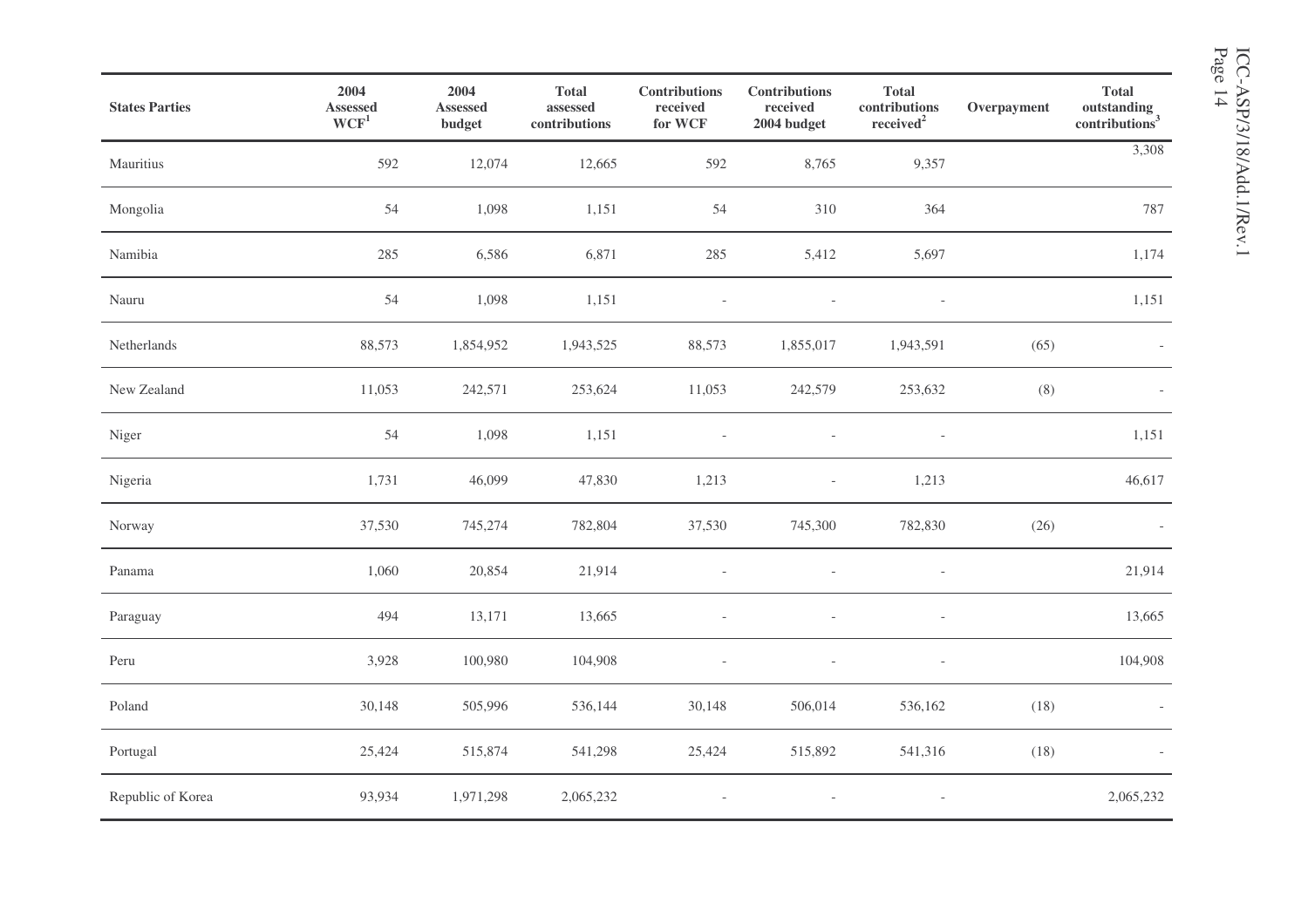| <b>States Parties</b>                        | 2004<br>Assessed<br>WCF <sup>1</sup> | 2004<br><b>Assessed</b><br>budget | <b>Total</b><br>assessed<br>contributions | <b>Contributions</b><br>received<br>for WCF | <b>Contributions</b><br>received<br>2004 budget | <b>Total</b><br>contributions<br>received <sup>2</sup> | Overpayment | <b>Total</b><br>outstanding<br>contributions <sup>3</sup> |
|----------------------------------------------|--------------------------------------|-----------------------------------|-------------------------------------------|---------------------------------------------|-------------------------------------------------|--------------------------------------------------------|-------------|-----------------------------------------------------------|
| Romania                                      | 3,264                                | 65,856                            | 69,120                                    | 3,264                                       | 23,132                                          | 26,396                                                 |             | 42,724                                                    |
| St. Vincent and the Grenadines               | 54                                   | 1,098                             | 1,151                                     | 54                                          | 798                                             | 852                                                    |             | 299                                                       |
| Samoa                                        | 54                                   | 1,098                             | 1,151                                     | 54                                          | 798                                             | 852                                                    |             | 299                                                       |
| San Marino                                   | 200                                  | 3,293                             | 3,492                                     | 37                                          |                                                 | 37                                                     |             | 3,455                                                     |
| Senegal                                      | 269                                  | 5,488                             | 5,757                                     | 269                                         | 3,992                                           | 4,260                                                  |             | 1,496                                                     |
| Serbia and Montenegro                        | 984                                  | 20,854                            | 21,838                                    | 984                                         | 6,869                                           | 7,853                                                  |             | 13,985                                                    |
| Sierra Leone                                 | 54                                   | 1,098                             | 1,151                                     |                                             |                                                 |                                                        |             | 1,151                                                     |
| Slovakia                                     | 3,044                                | 55,978                            | 59,022                                    | 3,044                                       | 55,978                                          | 59,022                                                 | (0)         |                                                           |
| Slovenia                                     | 4,447                                | 90,004                            | 94,451                                    |                                             |                                                 |                                                        |             | 94,451                                                    |
| South Africa                                 | 11,211                               | 320,501                           | 331,711                                   |                                             |                                                 |                                                        |             | 331,711                                                   |
| Spain                                        | 134,789                              | 2,765,964                         | 2,900,753                                 | 134,789                                     | 2,052,697                                       | 2,187,485                                              |             | 713,268                                                   |
| Sweden                                       | 52,269                               | 1,095,410                         | 1,147,678                                 | 52,269                                      | 822,611                                         | 874,879                                                |             | 272,799                                                   |
| Switzerland                                  | 61,460                               | 1,313,833                         | 1,375,293                                 | 61,460                                      | 938,581                                         | 1,000,040                                              |             | 375,252                                                   |
| Tajikistan                                   | 54                                   | 1,098                             | 1,151                                     |                                             |                                                 |                                                        |             | 1,151                                                     |
| The former Yugoslav Republic<br>of Macedonia | 323                                  | 6,586                             | 6,909                                     | 323                                         | 2,534                                           | 2,857                                                  |             | 4,052                                                     |